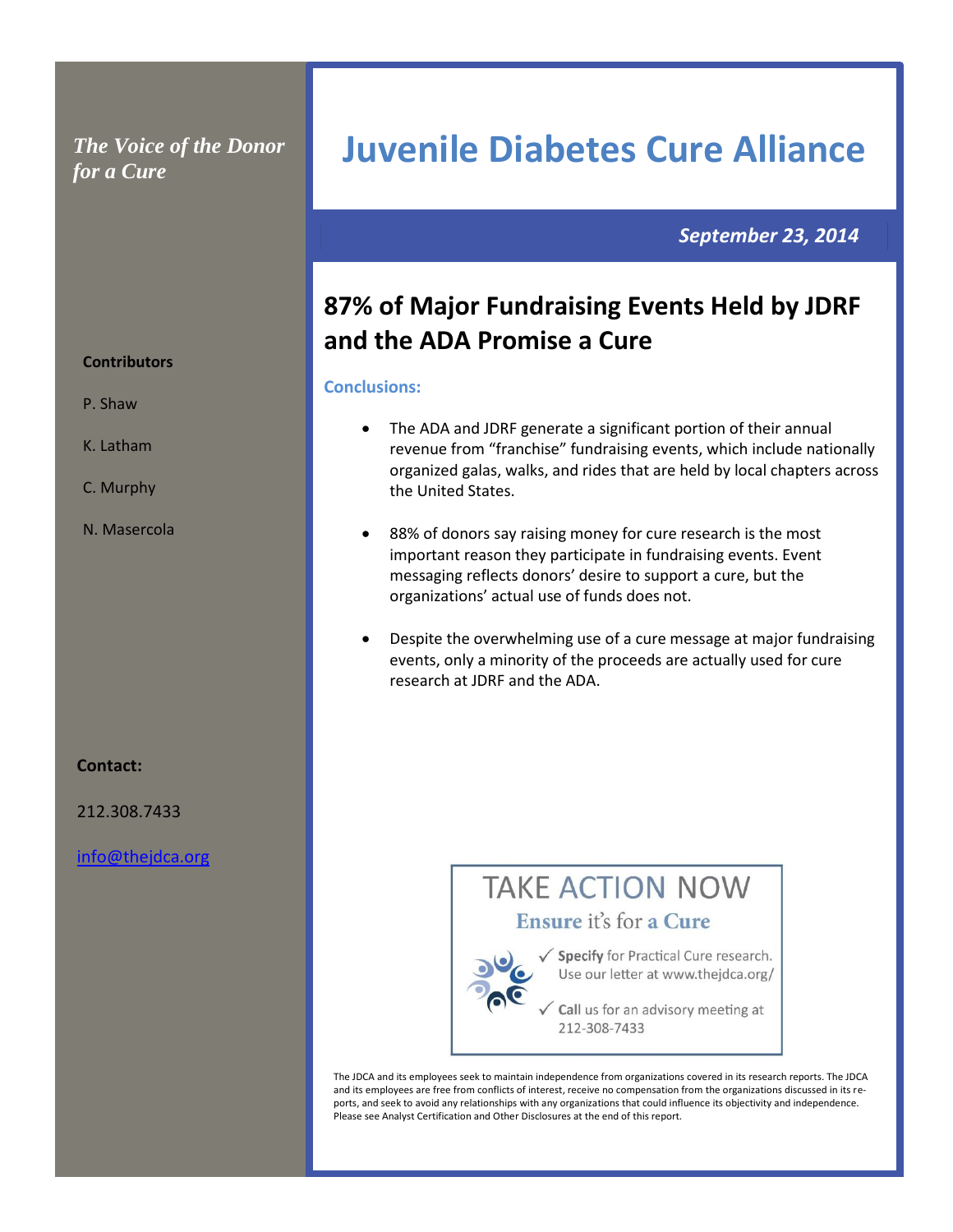### **87% of Major Fundraising Events Held by JDRF and the ADA Promise a Cure 87% of Major Fundraising Events Held by JDRF and the ADA Promise a Cure**

This report analyzes the messaging used to promote major fundraising events at the ADA and JDRF, the two largest charitable funders of type 1 diabetes research. Both organizations depend on donor contributions to generate over \$400MM in combined annual revenue. Major fundraising events are crucial because they generate two-thirds of donor contributions to JDRF and one-third of donor contributions to the ADA.

For our analysis we reviewed the marketing materials used to promote each of 359 "franchise" events that the ADA and JDRF will host in the U.S. in 2014. These nationally coordinated events include galas, walks, and rides held at over 100 of the organizations' chapters across the United States. Examples include JDRF's *Walk to Cure Diabetes* (recently renamed *JDRF One Walk*), the ADA's *Step Out Walk to Stop Diabetes*, and JDRF's *Promise Galas*.

**Consistent with previous report findings, an overwhelming majority of these events solicit donations and encourage participation with the promise of a cure. However, T1D cure research receives only a small portion of JDRF's budget (15%), and even less at the ADA (2%).**



### **Promise of a cure is key in fundraising messaging**

The great majority of franchise events either explicitly or implicitly promise that proceeds will be spent on a cure. Examples of events with explicit cure messaging use the word "cure" in the title, such as *Walk to Cure Diabetes*, *Crossroads to a Cure*, or *Ride to Cure Diabetes*. Event titles that implicitly suggest a cure include *Promise Gala* or *Stop Diabetes*. **In both cases, the promise of a cure is a major selling point for the event**, and participants come away with the impression that their contribution will further cure research.

In July 2014, JDRF announced that they would be rebranding their largest franchise fundraising event, *JDRF Walk to Cure Diabetes*, under the new name *JDRF One Walk*. Even though they are moving away from using the word "cure" in the event title, the event still uses implicit cure messaging. New event marketing materials use implicit messaging when they state that people walk "because they believe in a world where T1D no longer exists— a world where Type One has become Type None." Curing T1D is the only viable way to make "a world where T1D no longer exists."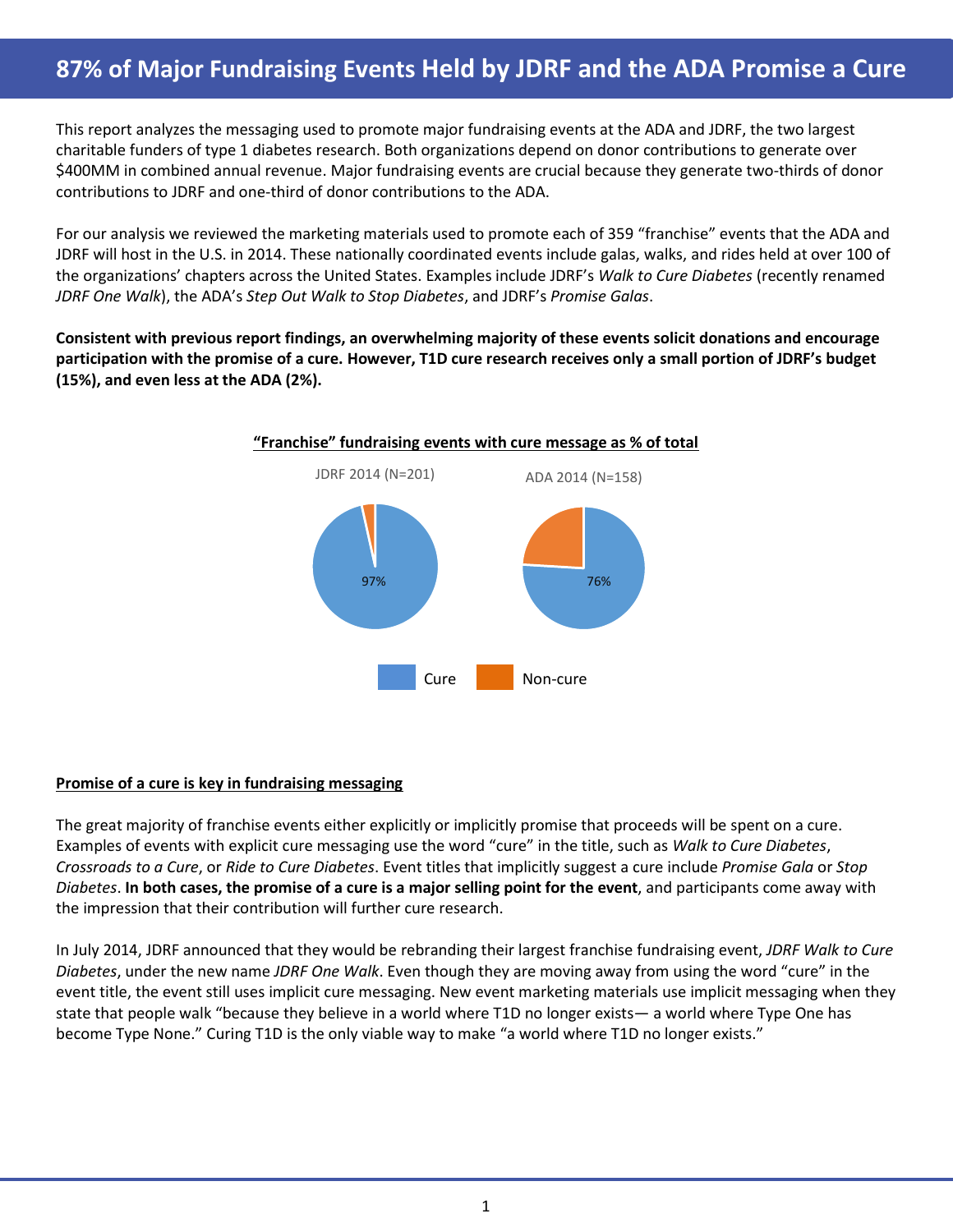### **Spending is not aligned with fundraising messaging or donor priorities**

It is not surprising that the ADA and JDRF use cure messaging at nearly all "franchise" fundraising events. Advancing a cure is a resounding priority for donors. 88% of donors say that raising money for a cure is the primary reason they participate in T1D fundraising activities. This finding from the JDCA's June 2014 survey is consistent with all other JDCA surveys conducted over the past 3 years.

Promoting a cure is a highly compelling marketing message, but it does not translate into actual funding for cure research. In fiscal year 2013, the ADA and JDRF used the promise of a cure to secure \$369MM in combined donations to special events. But in that same year, JDRF spent only 15% of their annual budget on type 1 cure research, while the ADA spent a paltry 2% of their budget on type 1 cure research.



**Fundraising promise versus actual use**

### **Conclusion**

Over time donors will become more aware of the discrepancy between the cure messaging used at fundraising events and how event proceeds are actually used. Many will ask what they can do to promote greater spending on T1D cure research while others might decide to take their money elsewhere, or choose not to participate in fundraising events until more money is spent on cure research.

Those who want change can start by asking questions to walk team leaders and chapter representatives. For example:

- o *How will the money I raise be used? How much will go towards cure research, overhead, advocacy, etc.?*
- o *If I want my money to be used for something specific (most of us prioritize a cure), is there a way that I can ensure the money I raise is used for that? If not, why not?*

The more questions and calls for change that nonprofit leadership receives, the more they will recognize the importance of transparent communication with donors and feel compelled to align organizational spending with donor priorities. Additionally, donors can stipulate how their money should be used by including a stipulation letter (available at the JDCA's website) with their donation.

Insistent donors give JDRF and the ADA more reason to follow through on the cure promise they use at major fundraising events. If these nonprofits direct a greater share of event proceeds to near-term cure research, it would increase transparency and give donors confidence to come back to walks, rides, and galas knowing that the money they raise will actually be used to advance a type 1 cure.